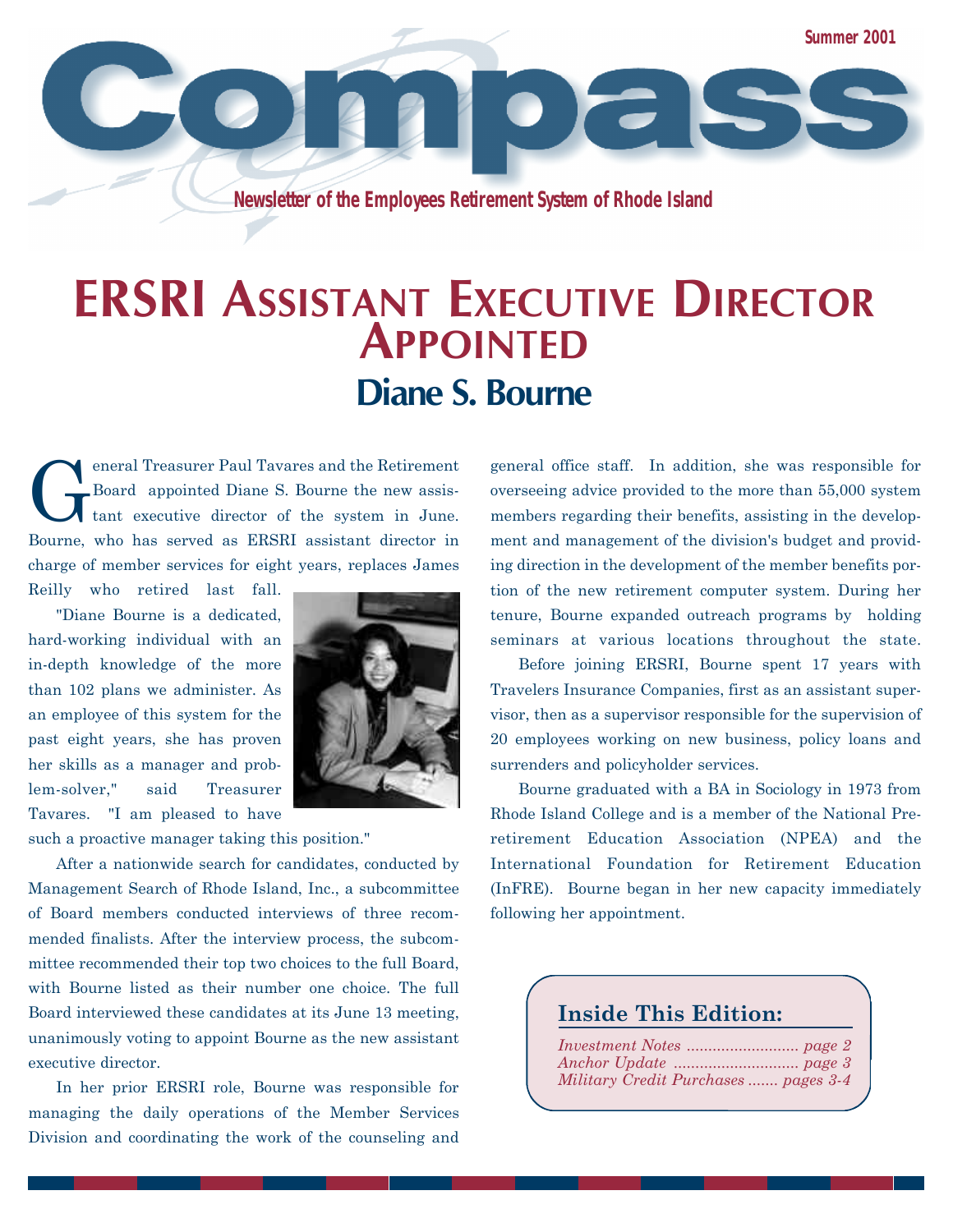

# *Investment Notes from* **GENERAL TREASURER Paul J. Tavares**

Dear Fellow Retirement System Member:

As you read this issue of Compass, you will learn about many ways your retirement system is getting stronger. Some of these, such as the computerization and automation project, are improvements you will be able to see first-hand. But there are other improvements taking place which are just as important, if only less visible.

One of the most important changes relates to how we evaluate the long-term financial health of the Retirement System. Since you have contributed to the System and depend upon the System for a secure retirement, I am sure you recognize few things are more important than accurately assessing the current financial status and future needs of the System.

With the support of Governor Almond, the General Assembly recently enacted a package of reforms, proposed by the Retirement Board on the long-standing advice of its actuary, which will provide a better, more accurate way of evaluating the financial needs of the System each year.

Without getting into the finer - and very complex details of actuarial analysis, determining the funding the system needs essentially boils down to comparing the current value of assets with expected future liabilities. While this may seem simple, when you are dealing with a system with several thousand members, billions of dollars in assets, and an unfunded liability, this quickly turns complex. We have adopted the valuation method used by the majority of public retirement systems, which will provide the most accurate and useful information to help the Board make the right decisions to meet your retirement needs.

Additionally, the Board recently finished its latest "experience study." This study, conducted by the actuary, evaluated long-term employment and retirement trends and other issues that have an impact on the needs of the System. The actuary identified adjustments necessary in employer

contributions. As part of this extensive analysis, the actuary also met with the State Investment Commission's investment advisor. Together they analyzed information on expected growth in liabilities, required changes in assumptions, our recent portfolio performance and future investment strategies. Because of this ongoing process, our investment policies will parallel the needs of our System at a more sophisticated level going forward.

While these adjustments are important, please remember you will see no change in benefits or, if you are working, you will see no change in your contribution rates. These improvements will be invisible to members, but they will add considerably to our more visible efforts to strengthen the System so that it better serves all members.

Sincerely,

Paul J. Tavares General Treasurer

## **Compass**

PUBLISHED FOR THE ACTIVE AND RETIRED MEMBERSHIP OF ERSRI PAUL J. TAVARES, CHAIRPERSON FRANK J. KARPINSKI, EXECUTIVE DIRECTOR LISA TRAHAN, COMMUNICATIONS 40 FOUNTAIN STREET, 1ST FLOOR PROVIDENCE, RHODE ISLAND 02903 (401) 222-2203

E-MAIL: ERSRI@TREASURY.STATE.RI.US VISIT OUR WORLD WIDE WEB HOMEPAGE: HTTP://WWW.STATE.RI.US/TREAS/ERSRI.HTM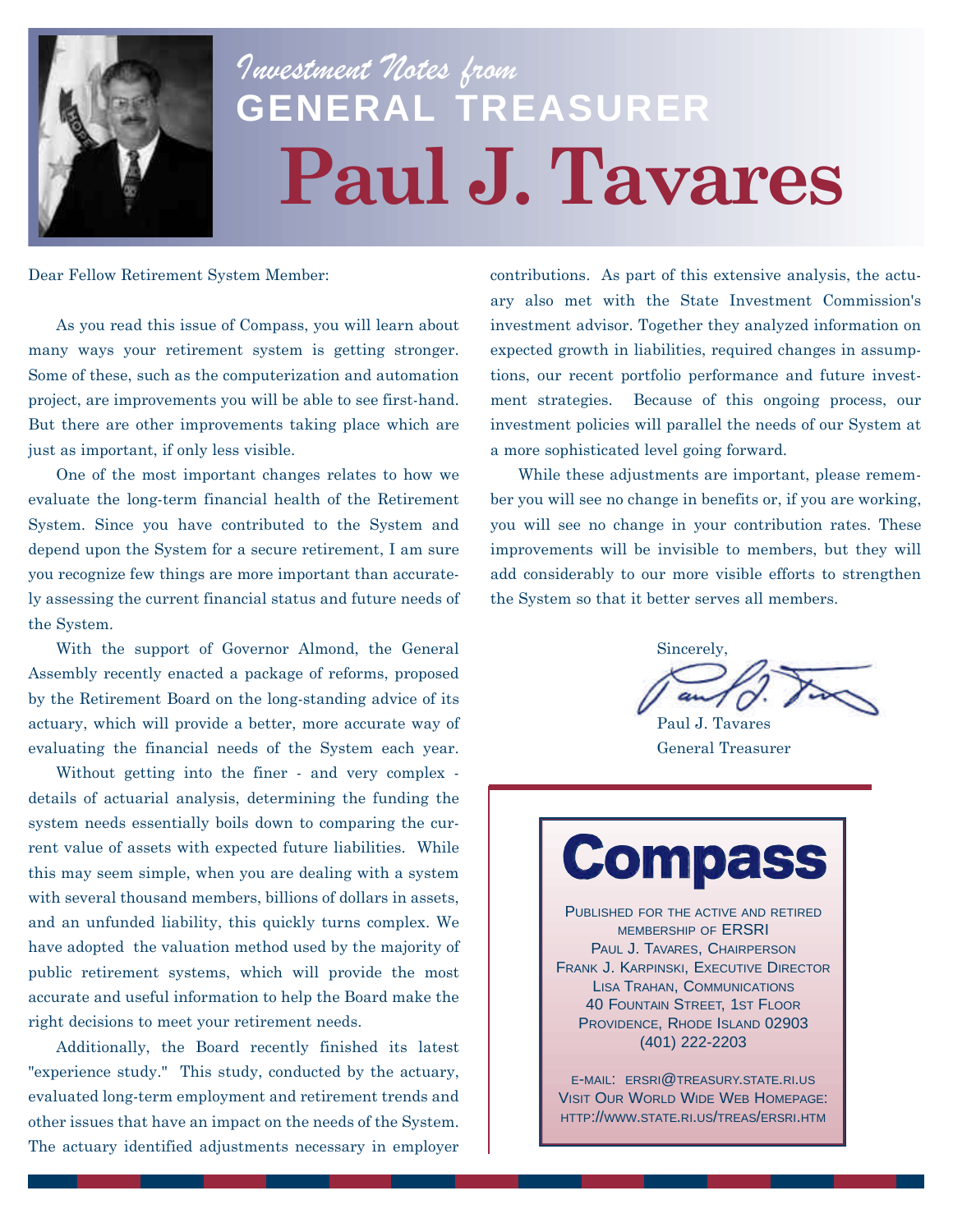#### **ANCHOR PROJECT UPDATE** *Sailing Smoothly Along*

*By Frank J. Karpinski, Executive Director*

T he Anchor project continues full steam ahead, with active members' files now all accessible for viewing on computer. Stage I of the project is readying for its grand finale, with checking and rechecking of all computer system functions underway at Covansys (the system vendor) in Columbus, Ohio. Here in Rhode Island, ERSRI staff have been taking part in "user acquaintance" training, which involves hands-on demonstrations of the new system. Each staff member is being introduced to all of the functions of Anchor, in order to ensure that everyone is familiar with Anchor's capabilities. Once Anchor is fully installed at ERSRI, the staff will become specialized in select areas.

Effective July 1st, ERSRI went live with its own internal general ledger accounting system. This system, which is part of the overall Anchor project, has kept our finance department very preoccupied with mind-numbing details of transactions. Once Anchor goes live, the accounting system will be integrated to provide precise recordkeeping of all financial transactions.

There is another side of retirement administration that members are typically not too aware of, which is the processing of retirement contributions. While you've certainly noticed the retirement contributions taken from your pay, unless you work in payroll you're probably unaware of the intricacies of how your money goes from your employer into your retirement account. Over the past few months, ERSRI staff and Covansys have held seminars with employers to brief them on wage and contribution reporting in Anchor, and to gather input from them. These seminars have proved to be an invaluable tool in designing the system, and the cooperation exhibited by all is to be commended.

Perhaps the most exciting feature of Anchor is its online capabilities which, besides eventually offering members the ability to check their information while surfing the web, will

also allow employers to report retirement contributions over a secure internet connection. Currently, the online web pages are being designed and tested to ensure security, accuracy, and user-friendliness.

The Anchor project has truly been an example of teamwork in action for ERSRI staff. We are trying to make the Anchor transition as smooth as possible, but some delays in a few areas of administration are expected. Your patience during this transition will be appreciated.

ERSRI will continue to keep you informed on Anchor's progress in upcoming issues of *Compass.*

#### **Court Decision**  *Allows Some Members to Purchase Formerly Ineligible Military Service Credit*

Due to a recent decision issued by Judge Legueux in the United States District Court for Rhode Island, both active and retired members of ERSRI or MERS may be eligible to purchase military service credit that was previously denied or deemed unavailable for purchase.

Prior to this decision, ERSRI and MERS members were denied purchases of military service credit in this retirement system if that time was also used toward a military pension. The denial of such purchases was based on R.I. General Law §36-10-9(5), the "double-dipping" law, which was effective January 1, 1993.

Judge Legueux's "Almeida Decision" states that in regard to military service, the federal Uniform Services Employment and Reemployment Rights Act (USERRA) preempts the state statute.

Both active and retired members who were denied a purchase of military service credit based on §36-10-9(5), because they were eligible to receive a military pension using the same service time, may now be eligible to complete the purchase.

*(Continued on back page)*